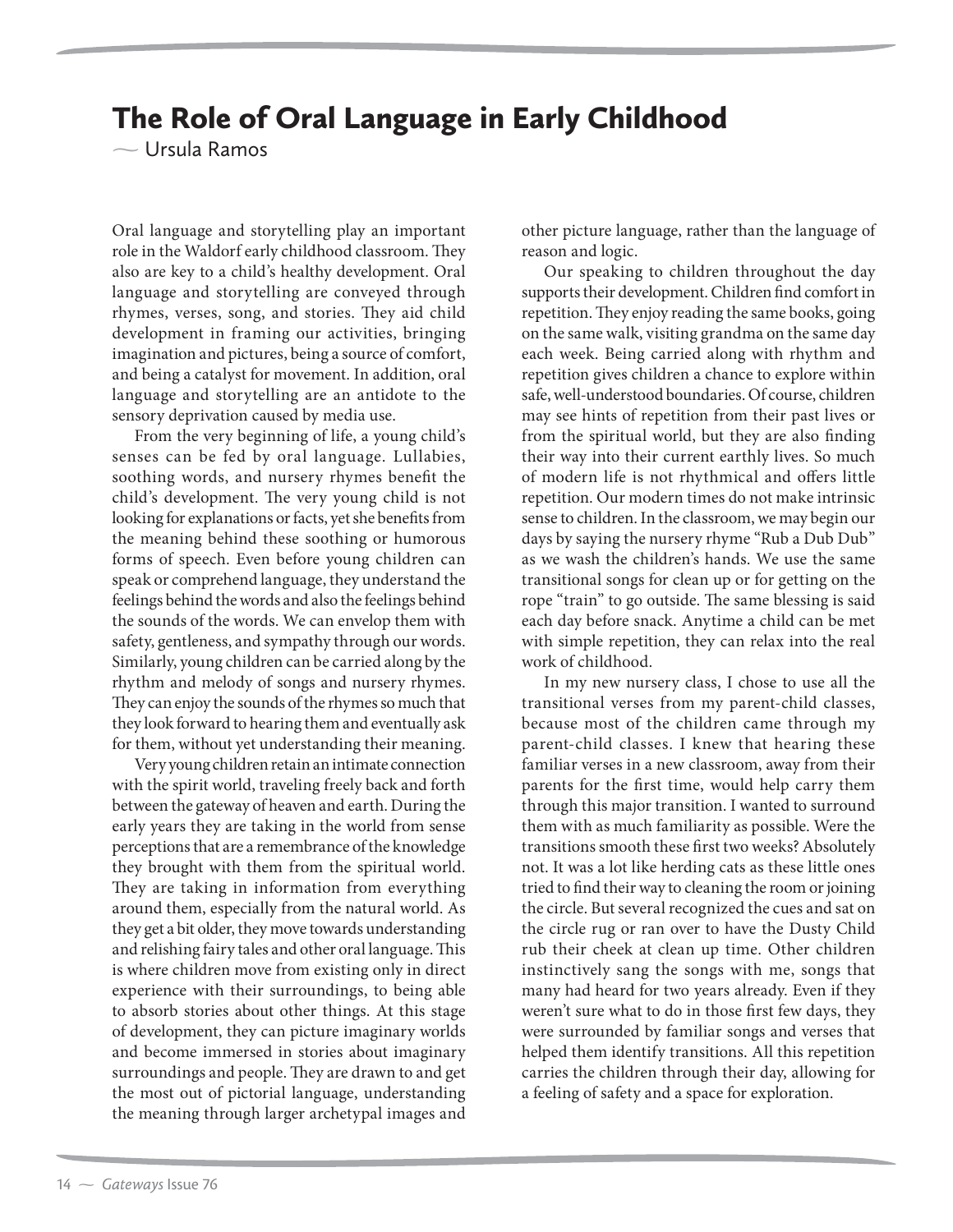We carry the same circle for several weeks, until the children can fully live into the songs and verses. We also carry the same story for a couple of weeks, using much the same words each time. This allows the children to enter into the story. It gives the children time to digest what they are hearing. With time, the children can understand the pictures in the language and comprehend the meaning within the song, verse, or story. This then allows for the excitement, anticipation, joy, and participation that comes from this familiarity.

For the first two weeks, I have been carrying a welcome circle as well as "Mary Had a Little Lamb" as the puppet play. The welcome circle includes singing good morning and naming each child. I chose to do this so that they could learn their friends' names. You can see the pleasure on their faces when they remember the name of the child that I am going to sing about next and can join with me. One little girl tries to beat me by saying the child's name before me, so pleased with herself that she knows all her friends' names already. I am also doing the Wilma Ellerseik verse "Before Dawn." They were quite attentive the first day or so, not yet knowing the words. However, now that they know they know the animals, words, and some gestures, their enthusiasm is palpable. I have also seen them repeat some sounds and gestures during play time. I have given them time to digest this verse and it has given them something to take into their imaginative play. The same can be said of my puppet play. The children ask if they will "see Mary." She is a marker in their day and something to look forward to at the end of their busy morning.

Oral language is an antidote to media. Everywhere we can see the proliferation of screen time. I recently observed a family in a tourist town. The three children, ages seven to twelve, were all walking down the street looking at their phones while shielding them with one hand from the sun. It is not uncommon to see children on their tablets or parent's phones when at the grocery store, or watching a video in the car. Then there is the media within the home itself. What this media means is hours each day of noncommunication between child and adults. These

are all missed opportunities to notice and discuss the new, the different, or the mundane. It means missed opportunities to process what has happened in their day. These are the times where parents can forge bonds with their children through conversations big and small. Families are not giving time for these conversations to happen; thus many children are growing up unable to initiate or hold conversations, unable to meet another human. It also blocks the adults' ability to impart knowledge or experience to their child. Instead, children are having virtual experiences with their media of choice.

Another downside to media use is the lack of movement. Speech has been described by Karl König as "movement come to rest." The nature of modern media is to keep children engaged with quick-moving images that keep the child in a state of "fight or flight." This means children spend hours sitting still at an age when their prime mode of learning is through movement and engagement with the environment. This emphasis on visual stimuli stunts the use of other senses. It prevents them from engaging in physical activities that promote gross and fine motor skills, in turn affecting brain development and leaving them less than ready for formal school learning, and, frankly, life. The lack of speech is related to poor sensory development because speech deficits are so closely related to overall motor and sensory development. For example, more than one hundred muscles are involved in producing speech. Children who are deprived of opportunities for speech are deprived of opportunities to properly develop these muscles.

In fact, most of the foundational senses that Rudolf Steiner described rely on movement and interaction to develop. The tactile system, or sense of touch, is a foundational sense that relies on interaction with other humans and with the environment. Through the sense of touch, children begin to understand where they end and others begin. An underdeveloped sense of touch manifests in poor motor planning, and this extends to speech production. Another foundational sense is the sense of self movement, or the proprioceptive system. Lack